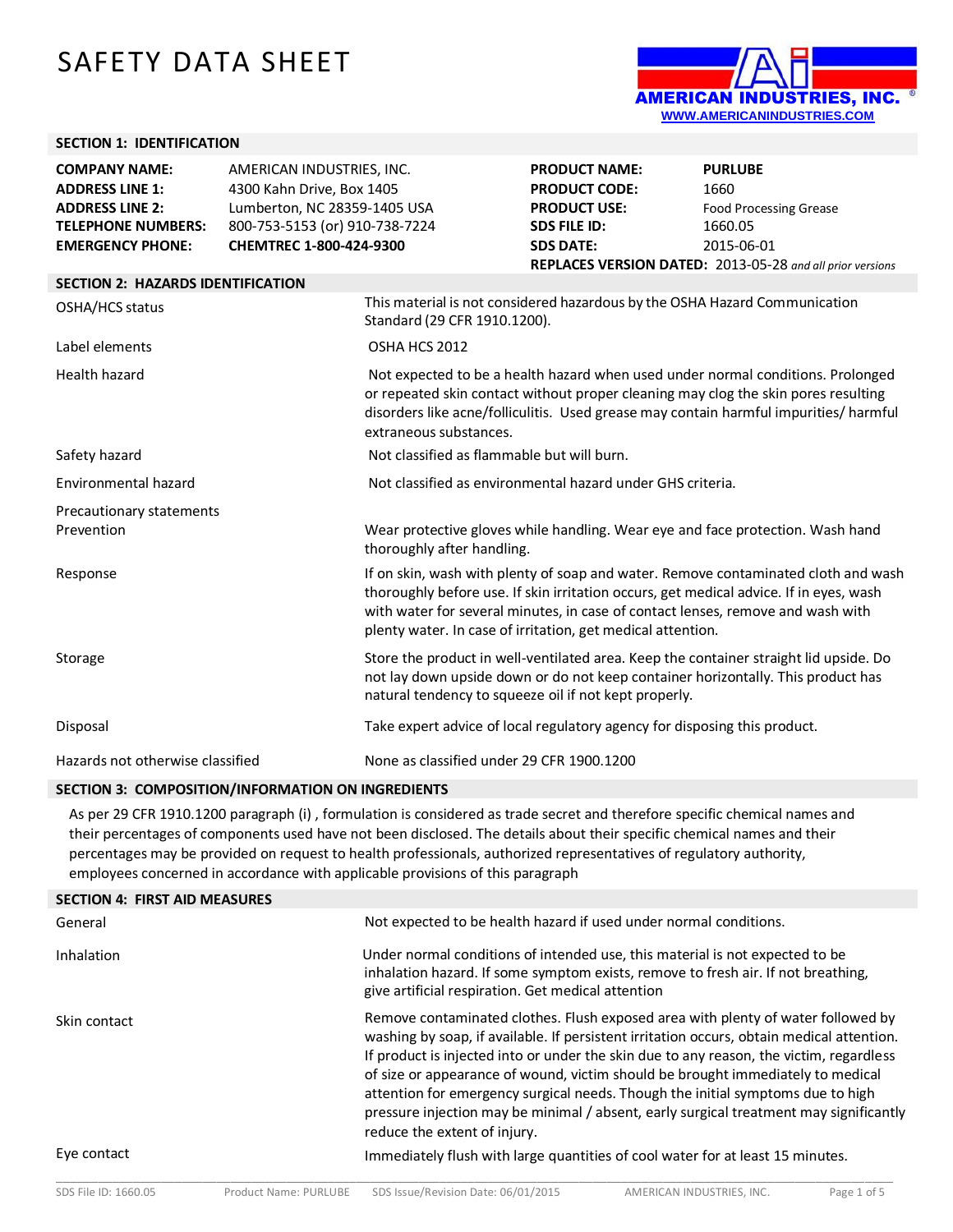|                                                                        |             | Get medical attention.                                                                                                                                                                                                                                                                                                                                                                            |                                                                                                                                                                                                                                                                         |
|------------------------------------------------------------------------|-------------|---------------------------------------------------------------------------------------------------------------------------------------------------------------------------------------------------------------------------------------------------------------------------------------------------------------------------------------------------------------------------------------------------|-------------------------------------------------------------------------------------------------------------------------------------------------------------------------------------------------------------------------------------------------------------------------|
| Ingestion                                                              | person.     | In general no treatment is necessary unless large quantities are swallowed;<br>however, it is advisable to take medical attention. Do not induce vomiting unless<br>directed by medical personnel. Do not give anything by mouth to an unconscious                                                                                                                                                |                                                                                                                                                                                                                                                                         |
| Self-protection of first-aiders                                        |             | When administering the first aid, ensure that you are wearing the appropriate<br>personal protective equipment according to the incident, injury and surroundings.                                                                                                                                                                                                                                |                                                                                                                                                                                                                                                                         |
| <b>SECTION 5: FIRE-FIGHTING MEASURES</b>                               |             |                                                                                                                                                                                                                                                                                                                                                                                                   |                                                                                                                                                                                                                                                                         |
| Suitable extinguishing media                                           |             |                                                                                                                                                                                                                                                                                                                                                                                                   | Water Spray (fog), dry chemical, foam, or carbon dioxide, sand to extinguish flames.                                                                                                                                                                                    |
| Unsuitable extinguishing media                                         |             | Water stream may splash burning liquid and spread fire.                                                                                                                                                                                                                                                                                                                                           |                                                                                                                                                                                                                                                                         |
| Specific hazards arising from the chemical                             |             | organic compounds.                                                                                                                                                                                                                                                                                                                                                                                | Hazardous combustion product may include a complex mixture of airborne solid and<br>liquid particulates and gases (smoke), carbon monoxide, unidentified inorganic and                                                                                                  |
| Protective equipment and precautions for<br>firefighters               |             | contained breathing apparatus (SCBA) must be worn when approaching a fire in<br>confined area. Select the fire fighters clothing approved by relevant standard                                                                                                                                                                                                                                    | Proper protective equipment includes chemical resistant gloves to be worn, chemical<br>resistant suit is recommended when large contact with spill product is expected. Self-                                                                                           |
| <b>SECTION 6: ACCIDENTAL RELEASE MEASURES</b>                          |             |                                                                                                                                                                                                                                                                                                                                                                                                   |                                                                                                                                                                                                                                                                         |
| Personal precautions, protective equipment<br>and emergency procedures |             | the closed area.                                                                                                                                                                                                                                                                                                                                                                                  | Fully encapsulating, vapor protective clothing should be worn for spills and leaks with<br>no fire. Do not touch and walk through spill area. Do not touch damaged container or<br>spilled material unless wearing appropriate protective clothing/equipment. Ventilate |
| <b>Emergency procedures</b>                                            |             | Isolate the spill / leak area in all directions for about 50 meters (150 ft) for liquids<br>(no smoking, flares, sparks / flames in close vicinity). Keep unauthorized persons<br>away and ventilate closed space before entering.                                                                                                                                                                | and about 25 meters (75 ft.) for solids and semi-solids. Eliminate all ignition sources                                                                                                                                                                                 |
| <b>Environmental precautions</b>                                       |             | Use appropriate measures for containment of spilled material to the environment.<br>Prevent from entering/ spreading to drain, water, river, ditches by using sand,<br>earth, floor dryers or other appropriate barriers.                                                                                                                                                                         |                                                                                                                                                                                                                                                                         |
| Methods and materials for containment and<br>cleaning up               |             | Shovel into suitable properly marked container for disposal or reclamation in<br>accordance with local regulations.                                                                                                                                                                                                                                                                               |                                                                                                                                                                                                                                                                         |
| Reference to other sections                                            |             | Refer to section 8 – exposure control / personal protection and section 13-<br>disposal considerations.                                                                                                                                                                                                                                                                                           |                                                                                                                                                                                                                                                                         |
| <b>SECTION 7: HANDLING AND STORAGE</b>                                 |             |                                                                                                                                                                                                                                                                                                                                                                                                   |                                                                                                                                                                                                                                                                         |
| <b>General Precautions</b>                                             |             | Store in well-ventilated area, if risk of vapor inhalation. Use the information in this<br>manage safe handling of this product.                                                                                                                                                                                                                                                                  | data sheet as input for risk management arising due to local conditions which help to                                                                                                                                                                                   |
| Precautions for safe handling                                          |             | Avoid prolonged and repeated contact with skin. Avoid inhaling the vapors/mist.<br>rags/material as per prevailing local allowable practices. Keep containers in closely<br>tight and, cool and well ventilated areas.                                                                                                                                                                            | When handling the drums, kegs, pails etc., proper safety shoes, and other protective<br>clothes, safety glasses etc. should be worn. Dispose appropriately any contaminated                                                                                             |
| Conditions for safe storage, including any<br>incompatibilities        |             | Keep containers tightly closed in well-ventilated covered areas. Avoid contact<br>with rain or other water sources. Keep the storage place cool preferably <120 °F /<br><50 °C. Higher temperature may create pressure buildup inside container and<br>chances of container bursting or leakage may occur under extreme conditions.<br>Keep away from other oxidizing and incompatible materials. |                                                                                                                                                                                                                                                                         |
| Specific End Use (s)                                                   |             | This material should not be used for any other purpose than the intended use as<br>per section 1 without the expert advice                                                                                                                                                                                                                                                                        |                                                                                                                                                                                                                                                                         |
| SECTION 8: EXPOSURE CONTROLS/PERSONAL PROTECTION                       |             |                                                                                                                                                                                                                                                                                                                                                                                                   |                                                                                                                                                                                                                                                                         |
| Material                                                               | Source      | <b>Type</b>                                                                                                                                                                                                                                                                                                                                                                                       | mg/m3                                                                                                                                                                                                                                                                   |
| White Mineral Oil                                                      | <b>AIHA</b> | <b>TWA</b>                                                                                                                                                                                                                                                                                                                                                                                        | 5.0 mg/m <sup>3</sup>                                                                                                                                                                                                                                                   |

\_\_\_\_\_\_\_\_\_\_\_\_\_\_\_\_\_\_\_\_\_\_\_\_\_\_\_\_\_\_\_\_\_\_\_\_\_\_\_\_\_\_\_\_\_\_\_\_\_\_\_\_\_\_\_\_\_\_\_\_\_\_\_\_\_\_\_\_\_\_\_\_\_\_\_\_\_\_\_\_\_\_\_\_\_\_\_\_\_\_\_\_\_\_\_\_\_\_\_\_\_\_\_\_\_\_\_\_\_\_\_\_\_\_\_\_\_\_\_\_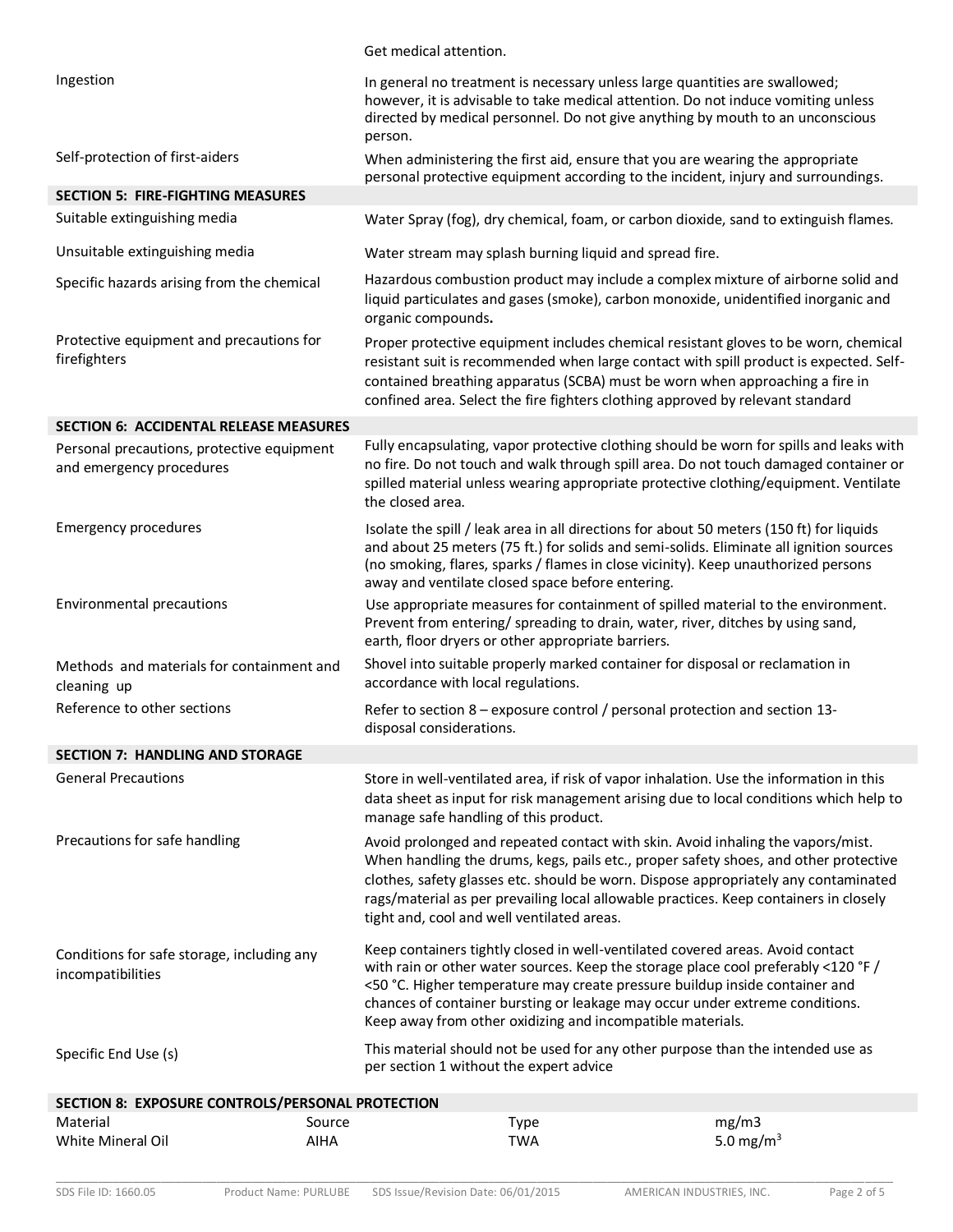WEEL

| Titanium dioxide                | <b>ACGIH</b> | TWA                                                                                                                                                                                    | 10.0 mg/m <sup>3</sup> |
|---------------------------------|--------------|----------------------------------------------------------------------------------------------------------------------------------------------------------------------------------------|------------------------|
| Additional information          |              | Due to semi-solid nature of the product, generation of mist and dusts is unlikely to                                                                                                   |                        |
|                                 |              | occur.                                                                                                                                                                                 |                        |
| Biological exposure index (BEI) |              | No biological limit allocated.                                                                                                                                                         |                        |
| <b>PNEC related information</b> |              | Data not available.                                                                                                                                                                    |                        |
| Monitoring methods              |              | Monitoring of the concentration of substances in the breathing zone of<br>workers or in general workplace may be required to confirm the compliance<br>with local governing authority. |                        |
| Engineering measures/controls   |              | Adequate ventilation systems may be needed to control concentrations of<br>airborne contaminants above permissible threshold applicable limits.                                        |                        |
| Respiratory                     |              | In case of insufficient ventilation, use suitable respiratory equipment.                                                                                                               |                        |
| Eye/face protection             |              | Wear safety goggles.                                                                                                                                                                   |                        |
| Skin/body protection            |              | Wear safety shoes and protective gloves.                                                                                                                                               |                        |
| Environmental exposure controls |              | Minimize release to the environment. Follow best practices for site management and<br>disposal of waste as per local regulations                                                       |                        |

### **SECTION 9: PHYSICAL AND CHEMICAL PROPERTIES**

| Appearance                                   |                                                                                                                                                                                                               |
|----------------------------------------------|---------------------------------------------------------------------------------------------------------------------------------------------------------------------------------------------------------------|
| Physical state                               | Semi-solid                                                                                                                                                                                                    |
| Color                                        | White                                                                                                                                                                                                         |
| Odor                                         | Slight hydrocarbon                                                                                                                                                                                            |
| <b>Odor Threshold</b>                        | Not available                                                                                                                                                                                                 |
| <b>Boiling point</b>                         | Not available                                                                                                                                                                                                 |
| pH                                           | Not applicable                                                                                                                                                                                                |
| Specific gravity (15°C) (59°F)               | 0.87, 7.506 (lbs/gal)                                                                                                                                                                                         |
| Flash point, COC,                            | 204°C (400°F)                                                                                                                                                                                                 |
| Lower and upper flammability limits          | Not available                                                                                                                                                                                                 |
| Auto-ignition temperature                    | Not available                                                                                                                                                                                                 |
| Flammability                                 | Not available                                                                                                                                                                                                 |
| VOC, % wt. ASTM D-972                        | 1                                                                                                                                                                                                             |
| Vapor pressure @ ambient temp.               | $< 0.13$ kPa ( $< 1$ mm Hg)                                                                                                                                                                                   |
| Vapor density (air =1)                       | <1                                                                                                                                                                                                            |
| <b>Explosive properties</b>                  | Not classified                                                                                                                                                                                                |
| Oxidizing properties                         | No data available                                                                                                                                                                                             |
| <b>Electrical conductivity</b>               | Though no data available, this material is not expected to be a static accumulator.                                                                                                                           |
| <b>SECTION 10: STABILITY AND REACTIVITY</b>  |                                                                                                                                                                                                               |
| Reactivity                                   | No reactivity is expected under normal conditions of intended use. However, under<br>high temperature or adverse operating conditions thermal / chemical decomposition<br>of the product may be possible.     |
| Chemical stability                           | No hazardous reaction is expected under normal conditions of temperature and<br>pressure.                                                                                                                     |
| Possibility of hazardous reactions           | Hazardous polymerization is not expected. Reacts with strong oxidizing agents.                                                                                                                                |
| Conditions to avoid                          | Extreme temperature and direct sunlight / heat / flame.                                                                                                                                                       |
| Incompatible materials                       | Strong oxidizing agent.                                                                                                                                                                                       |
| Hazardous decomposition products             | Hazardous decomposition is not expected to form under normal conditions of<br>storage.                                                                                                                        |
| <b>SECTION 11: TOXICOLOGICAL INFORMATION</b> |                                                                                                                                                                                                               |
| Basis of assessment                          | Information given hereby is based on the components and the toxicology of similar<br>products and the data indicated here are representative of the product as whole<br>rather than for individual components |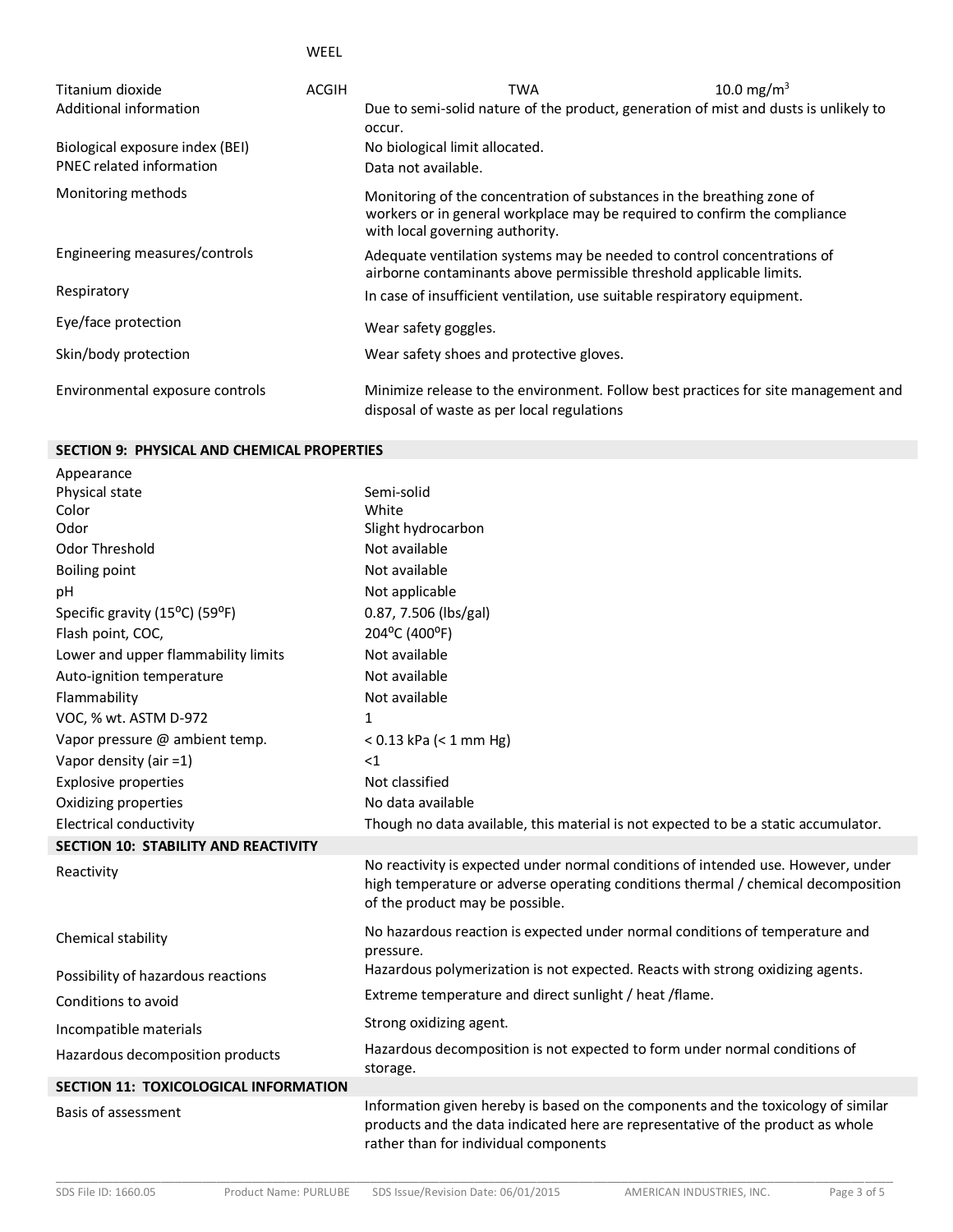| Acute oral toxicity                                                                    | Expected to be low toxicity; LD 50 (rat) > 5000 mg/kg                                                                                                                                                                                                                                                                                         |
|----------------------------------------------------------------------------------------|-----------------------------------------------------------------------------------------------------------------------------------------------------------------------------------------------------------------------------------------------------------------------------------------------------------------------------------------------|
| Acute dermal toxicity                                                                  | Expected to be low toxicity; LD 50 > (rat) 3000 mg/kg                                                                                                                                                                                                                                                                                         |
| Acute inhalation toxicity                                                              | Not determined.                                                                                                                                                                                                                                                                                                                               |
| Skin Irritation/Corrosion                                                              | Expected to be slightly irritating. Prolonged/repeated contact with skin without<br>adequate cleaning may clog the pores of the skin, may result disorder such as oil<br>acne/folliculitis.                                                                                                                                                   |
| Serious eye damage/irritation                                                          | Expected to be slightly irritating.                                                                                                                                                                                                                                                                                                           |
| Respiratory/skin sensitization<br>Aspiration                                           | Not determined.<br>Not expected to be aspiration hazard.                                                                                                                                                                                                                                                                                      |
| Germ cell mutagenicity                                                                 | Not expected a mutagenic hazard.                                                                                                                                                                                                                                                                                                              |
| Carcinogenicity<br>Material-Highly refined base oil blend<br>(IP 346 < 3%)             | Not considered to be carcinogenic as it contain severely refined which are reported to<br>be non-carcinogenic in lab animal studies. The class of oils used in making this<br>product are not classified as carcinogenic by IARC.<br>ACGIH group A4 ; not classified as human carcinogen<br>IARC 3; not classified as to carcinogen to humans |
|                                                                                        | GHS/CLP, no carcinogenicity classification                                                                                                                                                                                                                                                                                                    |
| <b>SECTION 12: ECOLOGICAL INFORMATION</b>                                              | This material is not known to contain any chemical listed as a carcinogen or suspected carcinogen by OSHA Hazard Communication<br>Standard 29CFR 1910.1200, IARC, or the National Toxicology Program (NTP) at a concentration greater than 0.1%                                                                                               |
| Basis of assessment                                                                    | Eco-toxicological data has not been determined specifically on this product. The<br>information given herewith is based on the information given on eco-toxicity of<br>components and/or on similar products. the information given here are<br>representative of the product as whole and not as individual components                       |
| Toxicity                                                                               | Sparingly soluble mixture in aqueous media. Not toxic to fish but may coat gill<br>structure and cause suffocation if spilled. This product may cause gastrointestinal<br>distress in birds and mammals through ingestion.                                                                                                                    |
| Persistence and degradability                                                          | Expected to be not readily biodegradable. The major oil component expected to<br>biodegrade over period of 100-120 days in aerobic environment at temperature<br>above 70°F (21°C), however finished product contain component that may persist in<br>the environment.                                                                        |
| Bioaccumulative potential                                                              | Mau contain component that bioaccumulate.                                                                                                                                                                                                                                                                                                     |
| Mobility in soil                                                                       | Product is semi-solid in nature in most conditions and may absorb to soil and may<br>not be mobile. It floats on water.                                                                                                                                                                                                                       |
| Other adverse effects                                                                  | Product contains the components that have been classified non-volatile in nature<br>and therefore not expected to release to environment in significant quantities.                                                                                                                                                                           |
| <b>SECTION 13: DISPOSAL CONSIDERATIONS</b>                                             |                                                                                                                                                                                                                                                                                                                                               |
| Product disposal                                                                       | Try to minimize the product waste by using best applicable practices. It is the<br>responsibility of the waste generator to evaluate the waste classification and<br>appropriate disposal methodology in accordance with the applicable regulation. Do<br>not dispose in to environment, in drain or in river / ponds / water reservoirs.     |
| Container disposal                                                                     | To be disposed in accordance with local prevailing and allowable regulations                                                                                                                                                                                                                                                                  |
| <b>SECTION 14: TRANSPORT INFORMATION</b>                                               |                                                                                                                                                                                                                                                                                                                                               |
| US DOT<br>Canadian TDG                                                                 | Not required.<br>Not required.                                                                                                                                                                                                                                                                                                                |
|                                                                                        | Not required.                                                                                                                                                                                                                                                                                                                                 |
| European                                                                               | Not classified as hazardous product for land, sea and air transport.                                                                                                                                                                                                                                                                          |
| ADR, IMDG, IATA-DGR                                                                    |                                                                                                                                                                                                                                                                                                                                               |
| <b>SECTION 15: REGULATORY INFORMATION</b><br><b>OSHA Hazard Communication Standard</b> | This material is not considered hazardous in accordance with OSHA HAzCom 2012,                                                                                                                                                                                                                                                                |
| US inventory list                                                                      | 29 CFR 1910.1200.<br>All components are listed or exempted. (TSCA 8b)                                                                                                                                                                                                                                                                         |
|                                                                                        |                                                                                                                                                                                                                                                                                                                                               |